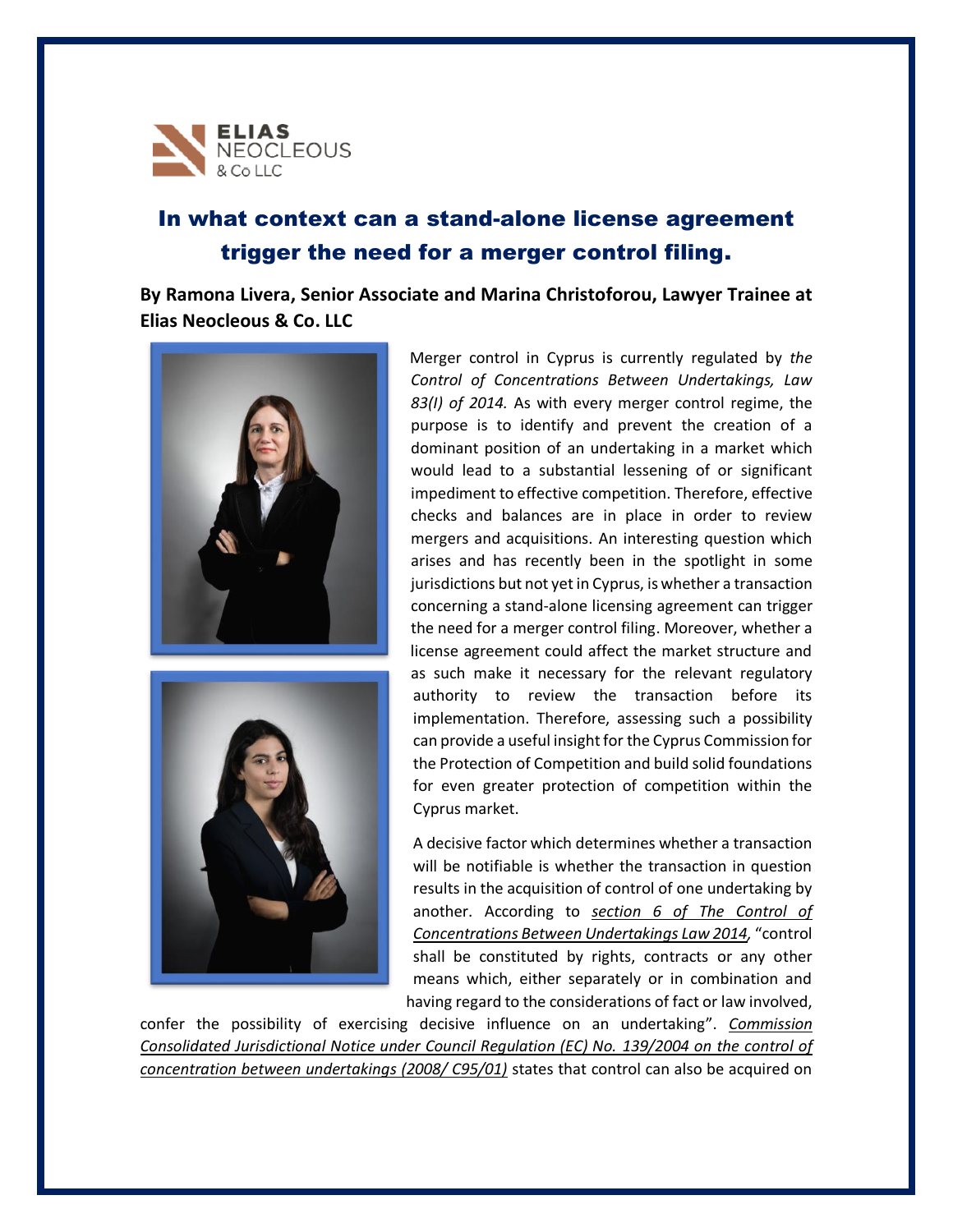a contractual basis. In order to confer control, the contract must lead to a similar control of the management and the resources of the other undertaking as in the case of acquisition of shares or assets. Additionally, *article 3(2)* specifies that control may also be constituted by a right to use the assets of an undertaking, as proven also by the case of *COM/M.2060 – Bosch/Rexroth*, where a contract in combination with a business lease amounted to an acquisition of control of the undertaking.

A transaction, concerning the transfer of a license of intangible assets such as know-how, brands, trademarks, patents may constitute a concentration under certain criteria, where:

(a) the business that is being transferred has a market presence to which a market turnover can be clearly attributed i.e., the licenses shall transfer the turnover-generating activity;

- (b) the license is exclusive; and
- (c) it is for a long-term duration.

When forming an exclusive license agreement, which usually concerns innovation-driven industries, such as tech or healthcare companies, the licensor grants to the licensee the right to use intellectual property rights (intangible assets) owned by the licensor. Examples of such agreements include the granting of the right to use a trademark, brand-name, patented technology, and/or the ability to manufacture and sell goods owned by the licensor. Traditionally, in the eyes of the law, the licensor remained the owner of the goods/products in question, and therefore, a distinctive line was drawn between transactions that were automatically notifiable, such as mergers and acquisitions, and licensing agreements.

Nonetheless, by applying the definition of control as provided in the relevant legislative provisions, and provided that the aforementioned criteria are in place, the granting of a license as a stand-alone transaction may result in the licensee acquiring sufficient control and full exploitation of the intangible assets/products in question, thus, triggering the requirement for a merger filling. An additional level of complexity that needs to be assessed regarding the acquisition of control is whether the license agreement is exclusive. To explain further, in cases where the licensee acquired by the agreement the right to '*make, use and sell'*, but the licensor retained some limited manufacture rights, even if it was for the exclusive use by the licensee, such agreement was not reportable. Even so, and as it has been rightly spotted recently by the relevant authority in the USA (Federal Trade Commission), if the licensor retained limited manufactured rights, it cannot automatically be concluded that true exclusivity is defeated, and if most of the commercially significant rights have actually been transferred to the licensee, such agreements can still be notifiable.

Crucially, a license agreement will attract the attention of the competition regulatory authorities when it can lead to a structural change in the market, as also highlighted by the case *of Microsoft/ Yahoo! Search Business Case No. COMP/M.5727* which concerned the acquisition of a 10-year exclusive license to Yahoo's core search technologies. The Commission found that the agreements entail a concentration on the grounds that (i) the transferred assets constitute the whole or a part